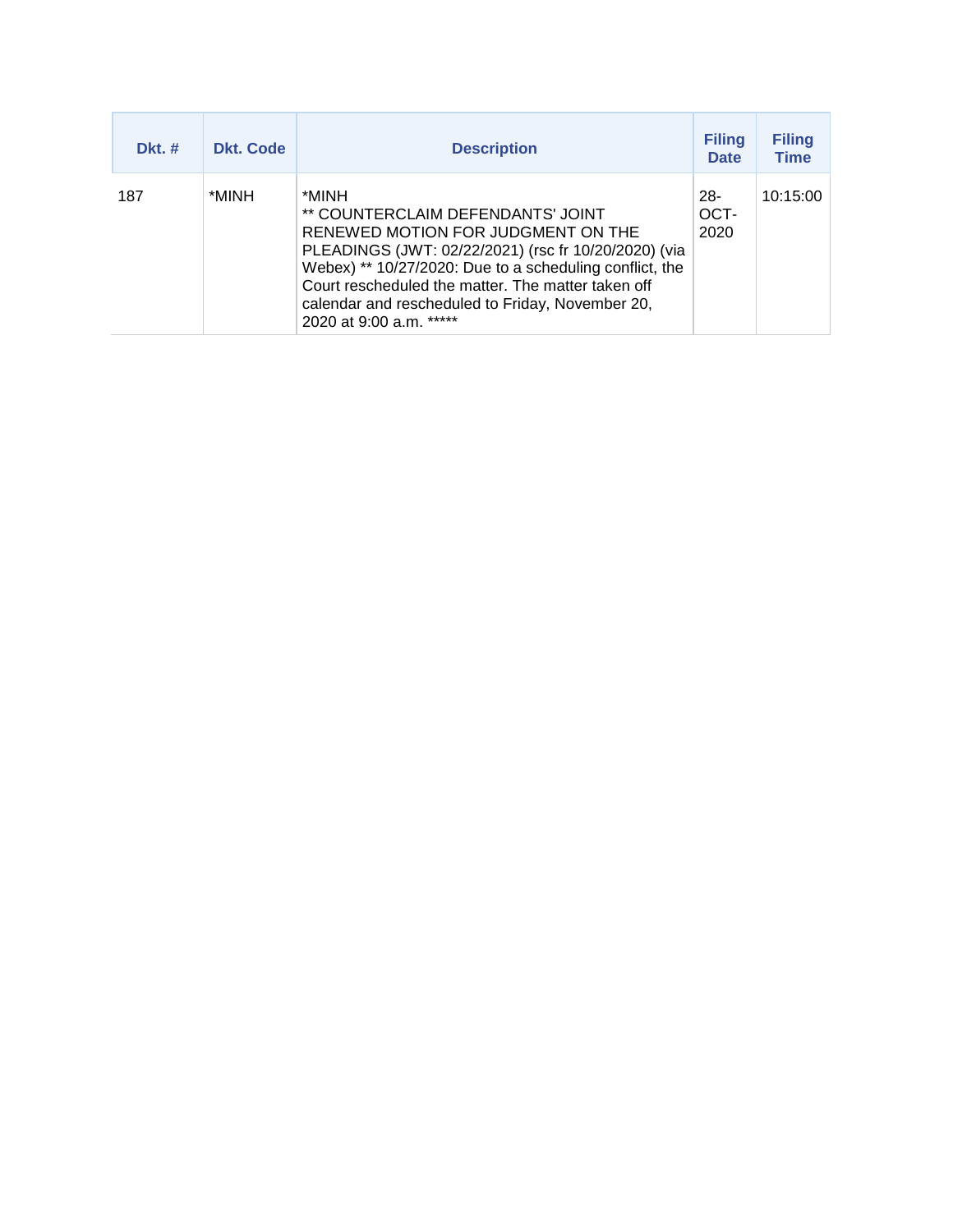## **NOTICE OF COURT DATE**

**Electronically FiledFIRST CIRCUIT 1CC19100005727-OCT-202004:23 PMDkt. 188 NOCD**

A Notice of Court Date was entered in Case Number 1CC191000057, which may be reviewed through the Judiciary Electronic Filing System. Please monitor your email for futurenotices.

> **Case ID:** 1CC191000057**Title:** SAVE SHARKS COVE ALLIANCE VS C &C OF HONOLULU **Court Date/Time:** Friday, November 20, 2020 09:00 AM**Location:** Punchbowl **Event Type:** Hearing on Motion**Courtroom/Division:** First Circuit 10th Division

> > This notification is being electronically mailed to:Ryan D Hurley ( Ryan@RDHlawHI.com )Jacquelynn Kendra Mahina Levien ( jackie@bnsklaw.com )Thomas Mineo Otake ( thomas@otakelaw.com )Mark S. Davis ( mdavis@davislevin.com )Wade Jiro Katano ( wkatano@staffcounsel808.com )